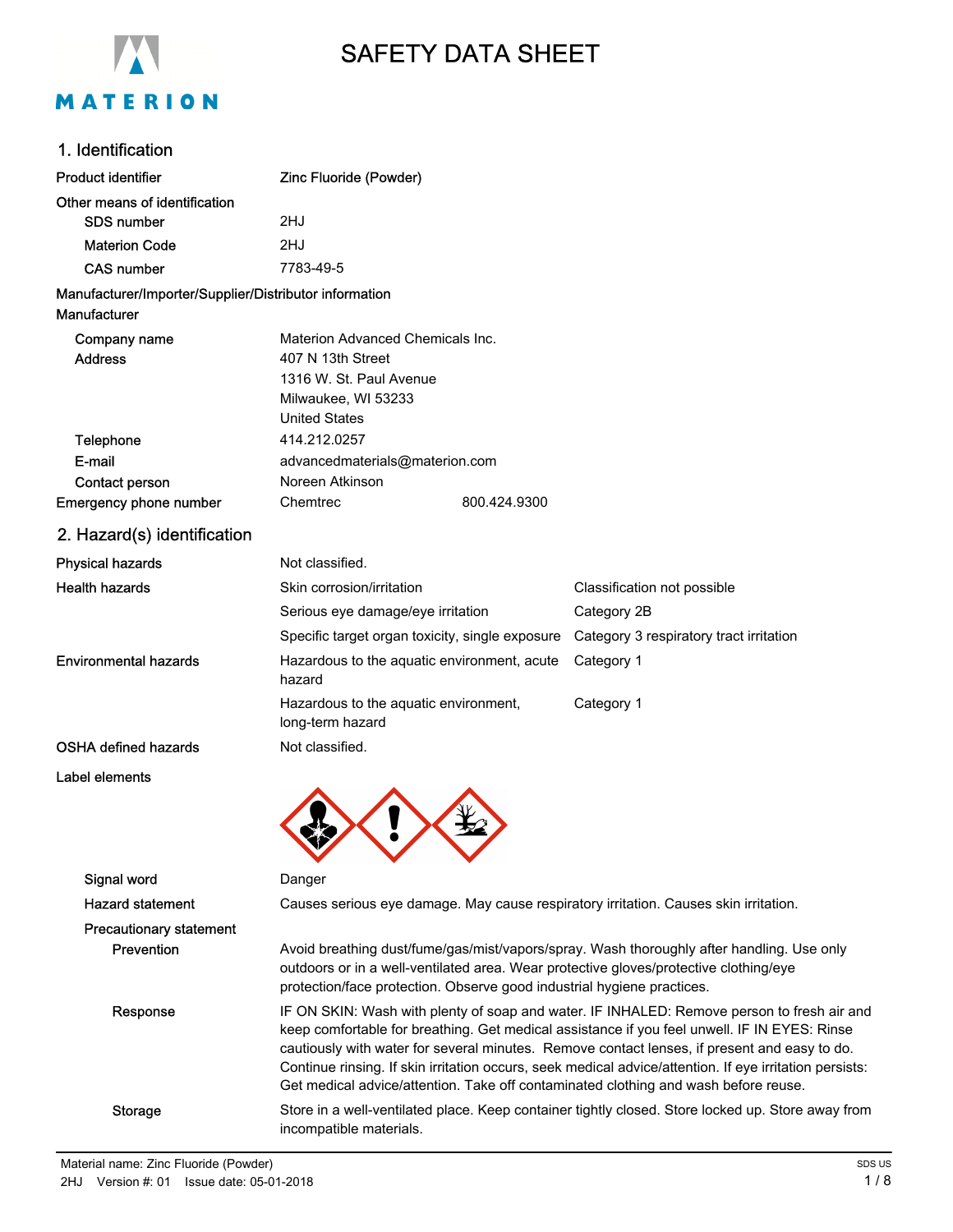| <b>Disposal</b>                              | Dispose of waste and residues in accordance with local authority requirements.                                                                                                                                                                                   |
|----------------------------------------------|------------------------------------------------------------------------------------------------------------------------------------------------------------------------------------------------------------------------------------------------------------------|
| Hazard(s) not otherwise<br>classified (HNOC) | None known.                                                                                                                                                                                                                                                      |
| Supplemental information                     | 100% of the mixture consists of component(s) of unknown acute oral toxicity. 100% of the mixture<br>consists of component(s) of unknown acute dermal toxicity.<br>For further information, please contact the Product Stewardship Department at +1.800.862.4118. |

## 3. Composition/information on ingredients

**Substances** 

| Chemical name          | Common name and synonyms | CAS number | %   |
|------------------------|--------------------------|------------|-----|
| Zinc Fluoride (Powder) |                          | 7783-49-5  | 100 |

\*Designates that a specific chemical identity and/or percentage of composition has been withheld as a trade secret.

| 4. First-aid measures                                                        |                                                                                                                                                                                                       |
|------------------------------------------------------------------------------|-------------------------------------------------------------------------------------------------------------------------------------------------------------------------------------------------------|
| Inhalation                                                                   | Remove victim to fresh air and keep at rest in a position comfortable for breathing. Call a POISON<br>CENTER or doctor/physician if you feel unwell.                                                  |
| <b>Skin contact</b>                                                          | Wash off with soap and water. Get medical attention if irritation develops and persists.                                                                                                              |
| Eye contact                                                                  | Immediately flush eyes with plenty of water for at least 15 minutes. Remove contact lenses, if<br>present and easy to do. Continue rinsing. If eye irritation persists: Get medical advice/attention. |
| Ingestion                                                                    | Rinse mouth. Get medical attention if symptoms occur.                                                                                                                                                 |
| Most important<br>symptoms/effects, acute and<br>delayed                     | Irritation of eyes. Exposed individuals may experience eye tearing, redness, and discomfort. May<br>cause respiratory irritation.                                                                     |
| Indication of immediate medical<br>attention and special treatment<br>needed | Provide general supportive measures and treat symptomatically. Keep victim under observation.<br>Symptoms may be delayed.                                                                             |
| <b>General information</b>                                                   | If you feel unwell, seek medical advice (show the label where possible). Ensure that medical<br>personnel are aware of the material(s) involved, and take precautions to protect themselves.          |
| 5. Fire-fighting measures                                                    |                                                                                                                                                                                                       |
| Suitable extinguishing media                                                 | Water fog. Foam. Dry chemical powder. Carbon dioxide (CO2).                                                                                                                                           |
| Unsuitable extinguishing media                                               | Do not use water jet as an extinguisher, as this will spread the fire.                                                                                                                                |
| Specific hazards arising from<br>the chemical                                | During fire, gases hazardous to health may be formed.                                                                                                                                                 |
| Special protective equipment<br>and precautions for firefighters             | Self-contained breathing apparatus and full protective clothing must be worn in case of fire.                                                                                                         |
| Fire fighting<br>equipment/instructions                                      | Move containers from fire area if you can do so without risk.                                                                                                                                         |
| Specific methods                                                             | Use standard firefighting procedures and consider the hazards of other involved materials.                                                                                                            |
| General fire hazards                                                         | No unusual fire or explosion hazards noted.                                                                                                                                                           |
| 6. Accidental release measures                                               |                                                                                                                                                                                                       |

Keep unnecessary personnel away. Keep people away from and upwind of spill/leak. Wear appropriate protective equipment and clothing during clean-up. Do not touch damaged containers or spilled material unless wearing appropriate protective clothing. Ensure adequate ventilation. Local authorities should be advised if significant spillages cannot be contained. For personal protection, see section 8 of the SDS. Personal precautions, protective equipment and emergency procedures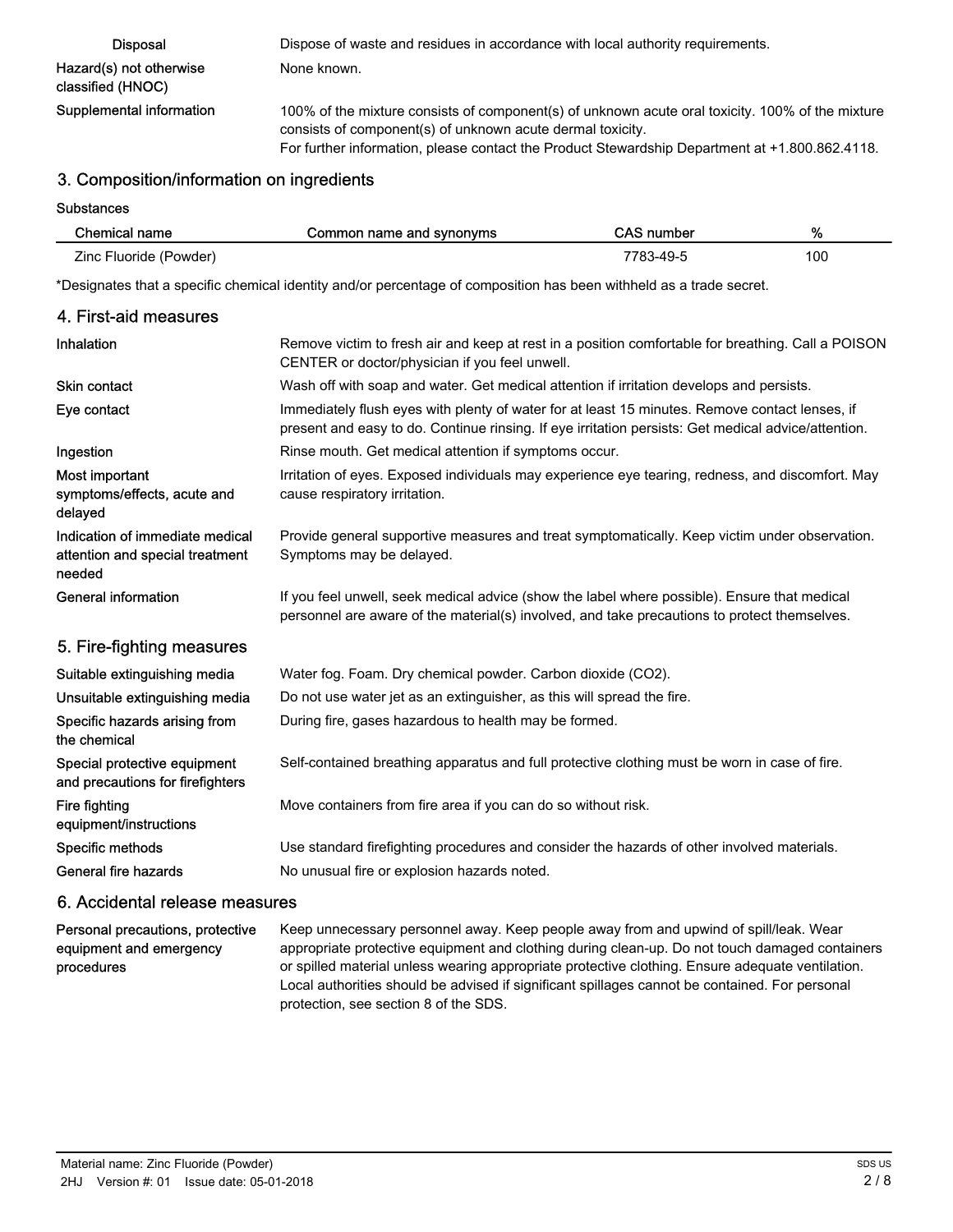| Methods and materials for<br>containment and cleaning up        | Prevent product from entering drains.                                                                                                                                                                                                              |  |  |
|-----------------------------------------------------------------|----------------------------------------------------------------------------------------------------------------------------------------------------------------------------------------------------------------------------------------------------|--|--|
|                                                                 | Large Spills: Stop the flow of material, if this is without risk. Dike the spilled material, where this is<br>possible. Absorb in vermiculite, dry sand or earth and place into containers. Following product<br>recovery, flush area with water.  |  |  |
|                                                                 | Small Spills: Wipe up with absorbent material (e.g. cloth, fleece). Clean surface thoroughly to<br>remove residual contamination.                                                                                                                  |  |  |
|                                                                 | Never return spills to original containers for re-use. For waste disposal, see section 13 of the SDS.                                                                                                                                              |  |  |
| <b>Environmental precautions</b>                                | Avoid release to the environment. Inform appropriate managerial or supervisory personnel of all<br>environmental releases. Prevent further leakage or spillage if safe to do so. Avoid discharge into<br>drains, water courses or onto the ground. |  |  |
| 7. Handling and storage                                         |                                                                                                                                                                                                                                                    |  |  |
| Precautions for safe handling                                   | Avoid contact with eyes. Avoid prolonged exposure. Provide adequate ventilation. Wear<br>appropriate personal protective equipment. Avoid release to the environment. Observe good<br>industrial hygiene practices.                                |  |  |
| Conditions for safe storage,<br>including any incompatibilities | Store locked up. Store in original tightly closed container. Store away from incompatible materials<br>(see Section 10 of the SDS).                                                                                                                |  |  |

# 8. Exposure controls/personal protection

### Occupational exposure limits

| <b>Material</b>                                                                  |          | <b>Type</b> |                    |          | Value                |       |
|----------------------------------------------------------------------------------|----------|-------------|--------------------|----------|----------------------|-------|
| Zinc Fluoride (Powder)                                                           |          | PEL         |                    |          | $2.5$ mg/m $3$ (as   |       |
| (CAS 7783-49-5)                                                                  |          |             |                    |          | fluoride)            |       |
| US. OSHA Table Z-2 (29 CFR 1910.1000)                                            |          |             |                    |          |                      |       |
| <b>Material</b>                                                                  |          | <b>Type</b> |                    |          | Value                | Form  |
| Zinc Fluoride (Powder)<br>(CAS 7783-49-5)                                        |          | <b>TWA</b>  |                    |          | $2.5 \text{ mg/m}$ 3 | Dust. |
| US. ACGIH Threshold Limit Values                                                 |          |             |                    |          |                      |       |
| <b>Material</b>                                                                  |          | <b>Type</b> |                    |          | Value                |       |
| Zinc Fluoride (Powder)<br>(CAS 7783-49-5)                                        |          | <b>TWA</b>  |                    |          | $2.5$ mg/m $3$       |       |
| US. NIOSH: Pocket Guide to Chemical Hazards                                      |          |             |                    |          |                      |       |
| <b>Material</b>                                                                  |          | <b>Type</b> |                    |          | Value                |       |
| Zinc Fluoride (Powder)<br>(CAS 7783-49-5)                                        |          | <b>TWA</b>  |                    |          | $2.5 \text{ mg/m}$ 3 |       |
| US. California Code of Regulations, Title 8, Section 5155. Airborne Contaminants |          |             |                    |          |                      |       |
| <b>Material</b>                                                                  |          | <b>Type</b> |                    |          | Value                |       |
| Zinc Fluoride (Powder)<br>(CAS 7783-49-5)                                        |          | PEL         |                    |          | $2.5 \text{ mg/m}$ 3 |       |
| <b>Biological limit values</b>                                                   |          |             |                    |          |                      |       |
| <b>ACGIH Biological Exposure Indices</b>                                         |          |             |                    |          |                      |       |
| <b>Material</b>                                                                  | Value    |             | <b>Determinant</b> | Specimen | <b>Sampling Time</b> |       |
| Zinc Fluoride (Powder)<br>(CAS 7783-49-5)                                        | $3$ mg/l |             | Fluoride           | Urine    | $\star$              |       |
|                                                                                  | $2$ mg/l |             | Fluoride           | Urine    | $\star$              |       |

\* - For sampling details, please see the source document.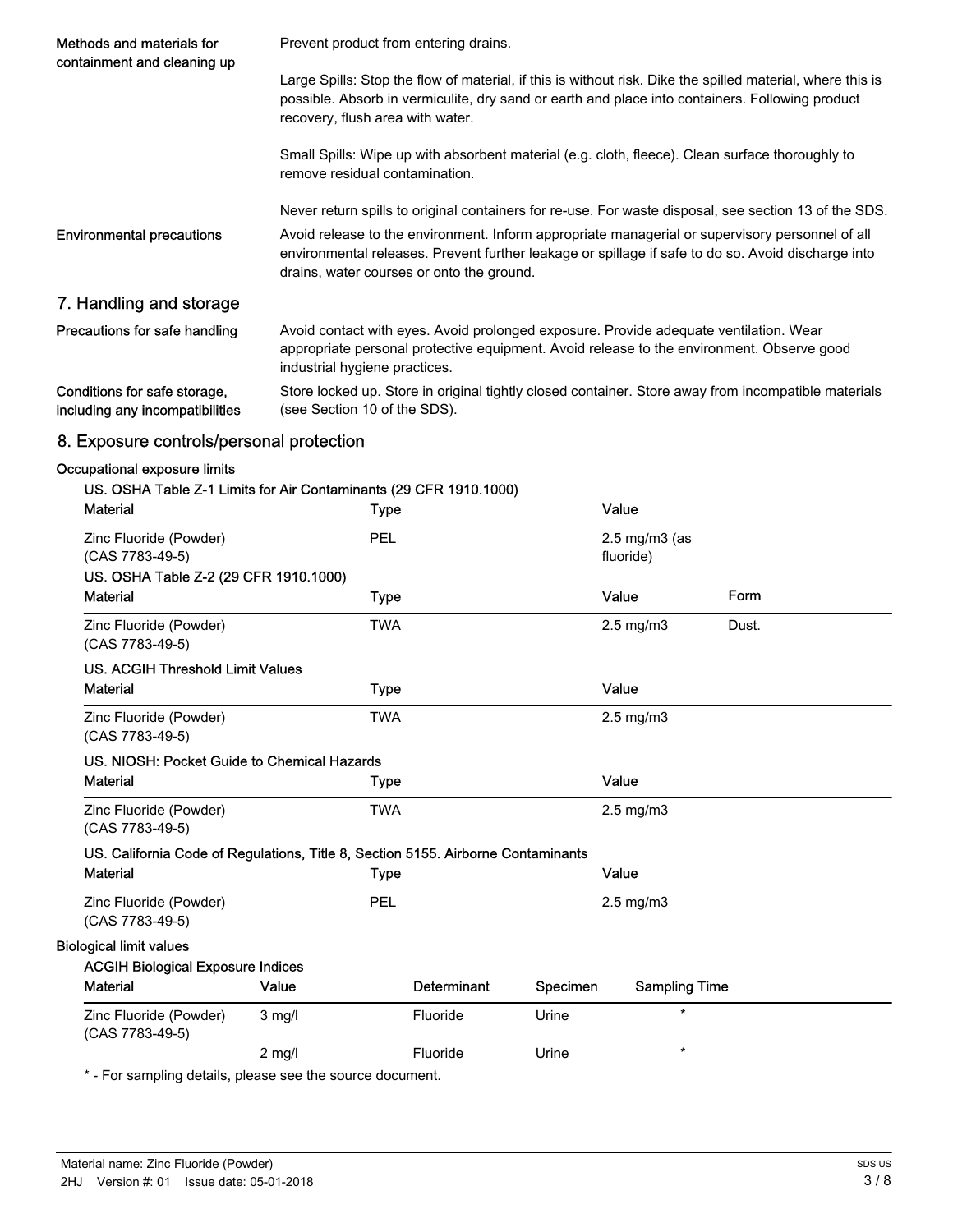| Appropriate engineering controls          | Good general ventilation (typically 10 air changes per hour) should be used. Ventilation rates<br>should be matched to conditions. If applicable, use process enclosures, local exhaust ventilation,<br>or other engineering controls to maintain airborne levels below recommended exposure limits. If<br>exposure limits have not been established, maintain airborne levels to an acceptable level.<br>Provide eyewash station. |
|-------------------------------------------|------------------------------------------------------------------------------------------------------------------------------------------------------------------------------------------------------------------------------------------------------------------------------------------------------------------------------------------------------------------------------------------------------------------------------------|
| <b>Control parameters</b>                 | Follow standard monitoring procedures.                                                                                                                                                                                                                                                                                                                                                                                             |
|                                           | Individual protection measures, such as personal protective equipment                                                                                                                                                                                                                                                                                                                                                              |
| Eye/face protection                       | Wear safety glasses with side shields (or goggles).                                                                                                                                                                                                                                                                                                                                                                                |
| <b>Skin protection</b><br>Hand protection | Wear appropriate chemical resistant gloves.                                                                                                                                                                                                                                                                                                                                                                                        |
| Other                                     | Wear suitable protective clothing.                                                                                                                                                                                                                                                                                                                                                                                                 |
| Respiratory protection                    | In case of insufficient ventilation, wear suitable respiratory equipment.                                                                                                                                                                                                                                                                                                                                                          |
| <b>Thermal hazards</b>                    | Wear appropriate thermal protective clothing, when necessary.                                                                                                                                                                                                                                                                                                                                                                      |
| General hygiene considerations            | Always observe good personal hygiene measures, such as washing after handling the material<br>and before eating, drinking, and/or smoking.                                                                                                                                                                                                                                                                                         |

# 9. Physical and chemical properties

| Appearance                                        |                          |
|---------------------------------------------------|--------------------------|
| <b>Physical state</b>                             | Solid.                   |
| Form                                              | Solid.                   |
| Color                                             | Not available.           |
| Odor                                              | Not available.           |
| <b>Odor threshold</b>                             | Not available.           |
| рH                                                | Not available.           |
| Melting point/freezing point                      | 1601.6 °F (872 °C)       |
| Initial boiling point and boiling<br>range        | 2732 °F (1500 °C)        |
| Flash point                                       | Not available.           |
| <b>Evaporation rate</b>                           | Not available.           |
| Flammability (solid, gas)                         | Not available.           |
| Upper/lower flammability or explosive limits      |                          |
| <b>Flammability limit - lower</b><br>(%)          | Not available.           |
| <b>Flammability limit - upper</b><br>$(\%)$       | Not available.           |
| Explosive limit - lower (%)                       | Not available.           |
| Explosive limit - upper (%)                       | Not available.           |
| Vapor pressure                                    | < 0.0000001 kPa at 25 °C |
| Vapor density                                     | Not available.           |
| <b>Relative density</b>                           | Not available.           |
| Solubility(ies)                                   |                          |
| Solubility (water)                                | Not available.           |
| <b>Partition coefficient</b><br>(n-octanol/water) | Not available.           |
| Auto-ignition temperature                         | Not available.           |
| <b>Decomposition temperature</b>                  | Not available.           |
| <b>Viscosity</b>                                  | Not available.           |
| Other information                                 |                          |
| <b>Density</b>                                    | 4.90 g/cm3               |

Material name: Zinc Fluoride (Powder) 2HJ Version #: 01 Issue date: 05-01-2018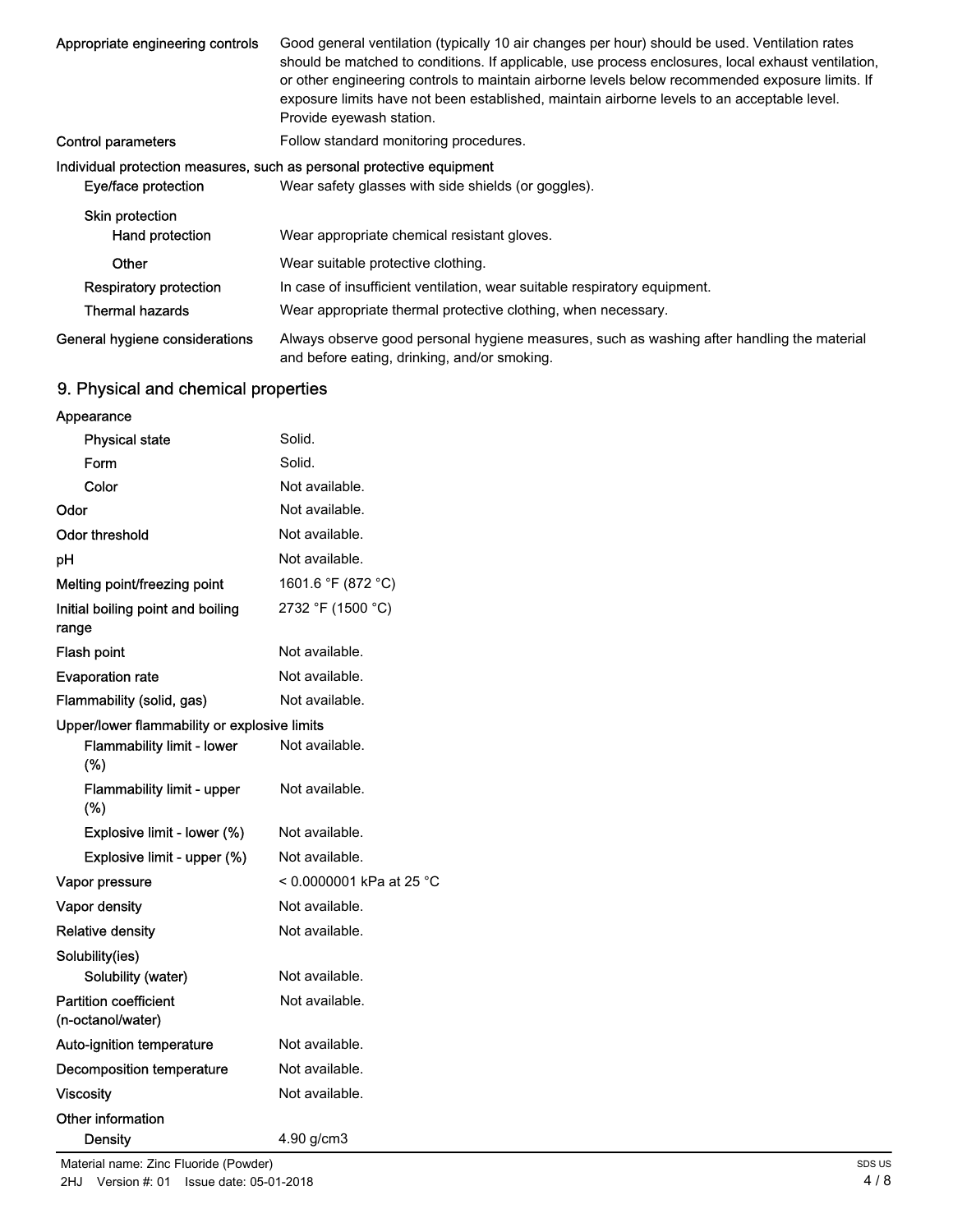| <b>Explosive properties</b> | Not explosive. |
|-----------------------------|----------------|
| Molecular formula           | $F2-7n$        |
| Molecular weight            | 103.39 g/mol   |
| <b>Oxidizing properties</b> | Not oxidizing. |
| Specific gravity            | 4.9            |

# 10. Stability and reactivity

| Reactivity                            | The product is stable and non-reactive under normal conditions of use, storage and transport. |
|---------------------------------------|-----------------------------------------------------------------------------------------------|
| <b>Chemical stability</b>             | Material is stable under normal conditions.                                                   |
| Possibility of hazardous<br>reactions | Hazardous polymerization does not occur.                                                      |
| Conditions to avoid                   | Contact with incompatible materials.                                                          |
| Incompatible materials                | Strong oxidizing agents.                                                                      |
| Hazardous decomposition<br>products   | No hazardous decomposition products are known.                                                |

# 11. Toxicological information

| Information on likely routes of exposure                                           |                                                                                                                                                                                      |  |  |
|------------------------------------------------------------------------------------|--------------------------------------------------------------------------------------------------------------------------------------------------------------------------------------|--|--|
| Inhalation                                                                         | May cause irritation to the respiratory system. Prolonged inhalation may be harmful.                                                                                                 |  |  |
| <b>Skin contact</b>                                                                | No adverse effects due to skin contact are expected.                                                                                                                                 |  |  |
| Eye contact                                                                        | Causes eye irritation.                                                                                                                                                               |  |  |
| Ingestion                                                                          | Expected to be a low ingestion hazard.                                                                                                                                               |  |  |
| Symptoms related to the<br>physical, chemical and<br>toxicological characteristics | Irritation of eyes. Exposed individuals may experience eye tearing, redness, and discomfort. May<br>cause respiratory irritation.                                                    |  |  |
| Information on toxicological effects                                               |                                                                                                                                                                                      |  |  |
| <b>Acute toxicity</b>                                                              | Not known.                                                                                                                                                                           |  |  |
| Skin corrosion/irritation                                                          | Prolonged skin contact may cause temporary irritation.                                                                                                                               |  |  |
| Serious eye damage/eye<br><i>irritation</i>                                        | Causes eye irritation.                                                                                                                                                               |  |  |
| Respiratory or skin sensitization                                                  |                                                                                                                                                                                      |  |  |
| <b>Respiratory sensitization</b>                                                   | Not a respiratory sensitizer.                                                                                                                                                        |  |  |
| <b>Skin sensitization</b>                                                          | This product is not expected to cause skin sensitization.                                                                                                                            |  |  |
| Germ cell mutagenicity                                                             | No data available to indicate product or any components present at greater than 0.1% are<br>mutagenic or genotoxic.                                                                  |  |  |
| Carcinogenicity                                                                    | Not classifiable as to carcinogenicity to humans.                                                                                                                                    |  |  |
| IARC Monographs. Overall Evaluation of Carcinogenicity                             |                                                                                                                                                                                      |  |  |
| Zinc Fluoride (Powder) (CAS 7783-49-5)<br>Not regulated.                           | 3 Not classifiable as to carcinogenicity to humans.<br>OSHA Specifically Regulated Substances (29 CFR 1910.1001-1050)<br>US. National Toxicology Program (NTP) Report on Carcinogens |  |  |
| Not listed.                                                                        |                                                                                                                                                                                      |  |  |
| Reproductive toxicity                                                              | This product is not expected to cause reproductive or developmental effects.                                                                                                         |  |  |
| Specific target organ toxicity -<br>single exposure                                | May cause respiratory irritation.                                                                                                                                                    |  |  |
| Specific target organ toxicity -<br>repeated exposure                              | Not classified.                                                                                                                                                                      |  |  |
| <b>Aspiration hazard</b>                                                           | Not an aspiration hazard.                                                                                                                                                            |  |  |
| <b>Chronic effects</b>                                                             | Prolonged inhalation may be harmful.                                                                                                                                                 |  |  |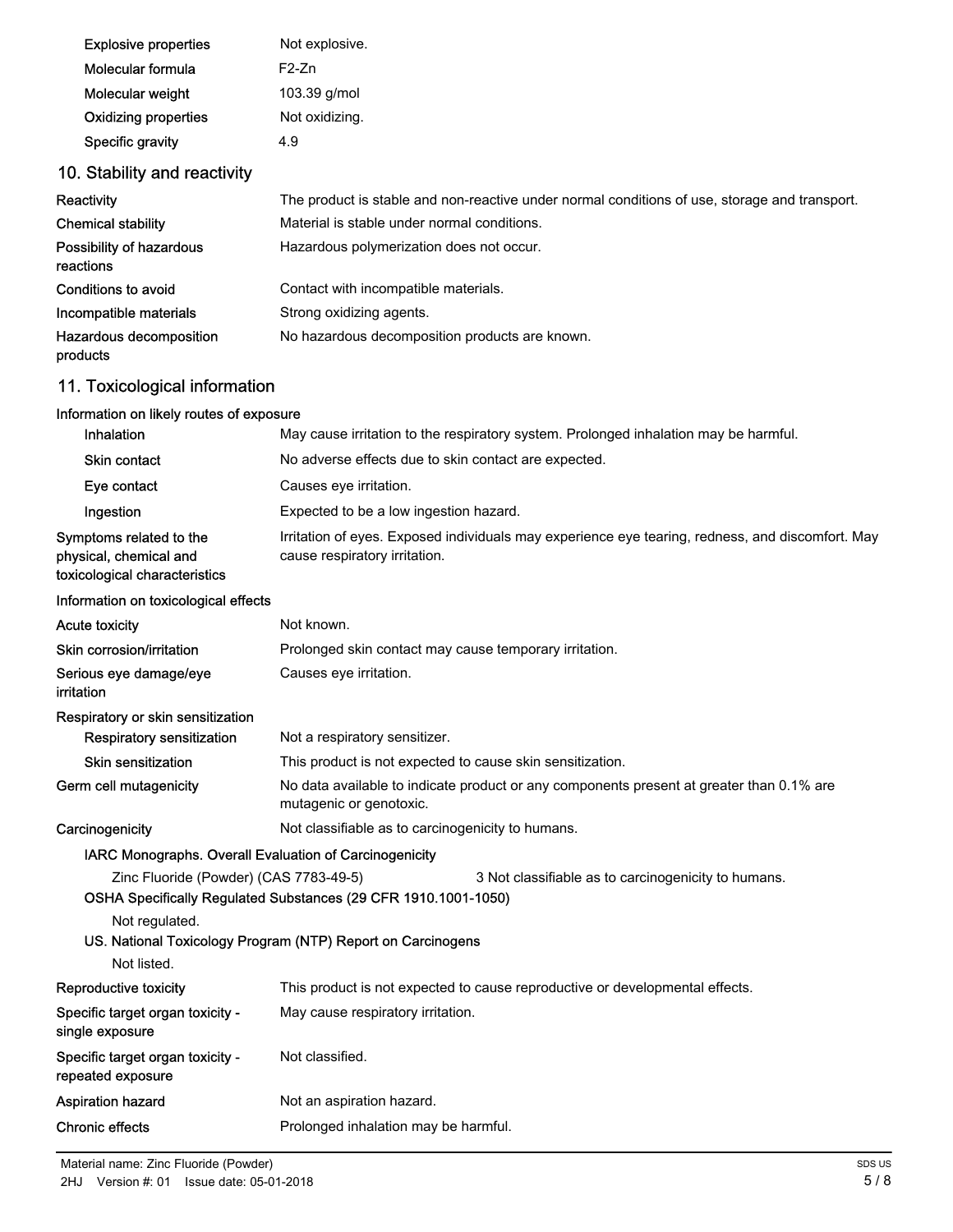| 12. Ecological information               |                                                                                                                                                                                                                                                                                                                                                   |
|------------------------------------------|---------------------------------------------------------------------------------------------------------------------------------------------------------------------------------------------------------------------------------------------------------------------------------------------------------------------------------------------------|
| <b>Ecotoxicity</b>                       | Very toxic to aquatic life with long lasting effects.                                                                                                                                                                                                                                                                                             |
| Persistence and degradability            |                                                                                                                                                                                                                                                                                                                                                   |
| <b>Bioaccumulative potential</b>         | No data available.                                                                                                                                                                                                                                                                                                                                |
| Mobility in soil                         | No data available.                                                                                                                                                                                                                                                                                                                                |
| Other adverse effects                    | No other adverse environmental effects (e.g. ozone depletion, photochemical ozone creation<br>potential, endocrine disruption, global warming potential) are expected from this component.                                                                                                                                                        |
| 13. Disposal considerations              |                                                                                                                                                                                                                                                                                                                                                   |
| <b>Disposal instructions</b>             | Collect and reclaim or dispose in sealed containers at licensed waste disposal site. Do not allow<br>this material to drain into sewers/water supplies. Do not contaminate ponds, waterways or ditches<br>with chemical or used container. Dispose of contents/container in accordance with<br>local/regional/national/international regulations. |
| Local disposal regulations               | Dispose in accordance with all applicable regulations.                                                                                                                                                                                                                                                                                            |
| Hazardous waste code                     | The waste code should be assigned in discussion between the user, the producer and the waste<br>disposal company.                                                                                                                                                                                                                                 |
| Waste from residues / unused<br>products | Dispose of in accordance with local regulations. Empty containers or liners may retain some<br>product residues. This material and its container must be disposed of in a safe manner (see:<br>Disposal instructions).                                                                                                                            |
| Contaminated packaging                   | Since emptied containers may retain product residue, follow label warnings even after container is<br>emptied. Empty containers should be taken to an approved waste handling site for recycling or<br>disposal.                                                                                                                                  |

# 14. Transport information

| <b>DOT</b>                   |                                                                                            |
|------------------------------|--------------------------------------------------------------------------------------------|
| UN number                    | <b>UN3077</b>                                                                              |
| UN proper shipping name      | Environmentally hazardous substances, solid, n.o.s. (Zinc Fluoride (Powder) RQ = 1000 LBS) |
| Transport hazard class(es)   |                                                                                            |
| <b>Class</b>                 | 9                                                                                          |
| Subsidiary risk              |                                                                                            |
| Label(s)                     | 9                                                                                          |
| Packing group                | III                                                                                        |
| Special precautions for user | Read safety instructions, SDS and emergency procedures before handling.                    |
| <b>Special provisions</b>    | 8, 146, 335, A112, B54, IB8, IP3, N20, T1, TP33                                            |
| Packaging exceptions         | 155                                                                                        |
| Packaging non bulk           | 213                                                                                        |
| Packaging bulk               | 240                                                                                        |
| <b>IATA</b>                  |                                                                                            |
| UN number                    | <b>UN3077</b>                                                                              |
| UN proper shipping name      | Environmentally hazardous substance, solid, n.o.s. (Zinc Fluoride (Powder))                |
| Transport hazard class(es)   |                                                                                            |
| <b>Class</b>                 | 9                                                                                          |
| Subsidiary risk              |                                                                                            |
| Packing group                | III                                                                                        |
| <b>Environmental hazards</b> | No.                                                                                        |
| <b>ERG Code</b>              | 9L                                                                                         |
| Special precautions for user | Read safety instructions, SDS and emergency procedures before handling.                    |
| Other information            |                                                                                            |
| Passenger and cargo          | Allowed with restrictions.                                                                 |
| aircraft                     |                                                                                            |
| Cargo aircraft only          | Allowed with restrictions.                                                                 |
| <b>IMDG</b>                  |                                                                                            |
| <b>UN number</b>             | <b>UN3077</b>                                                                              |
| UN proper shipping name      | ENVIRONMENTALLY HAZARDOUS SUBSTANCE, SOLID, N.O.S. (Zinc Fluoride (Powder))                |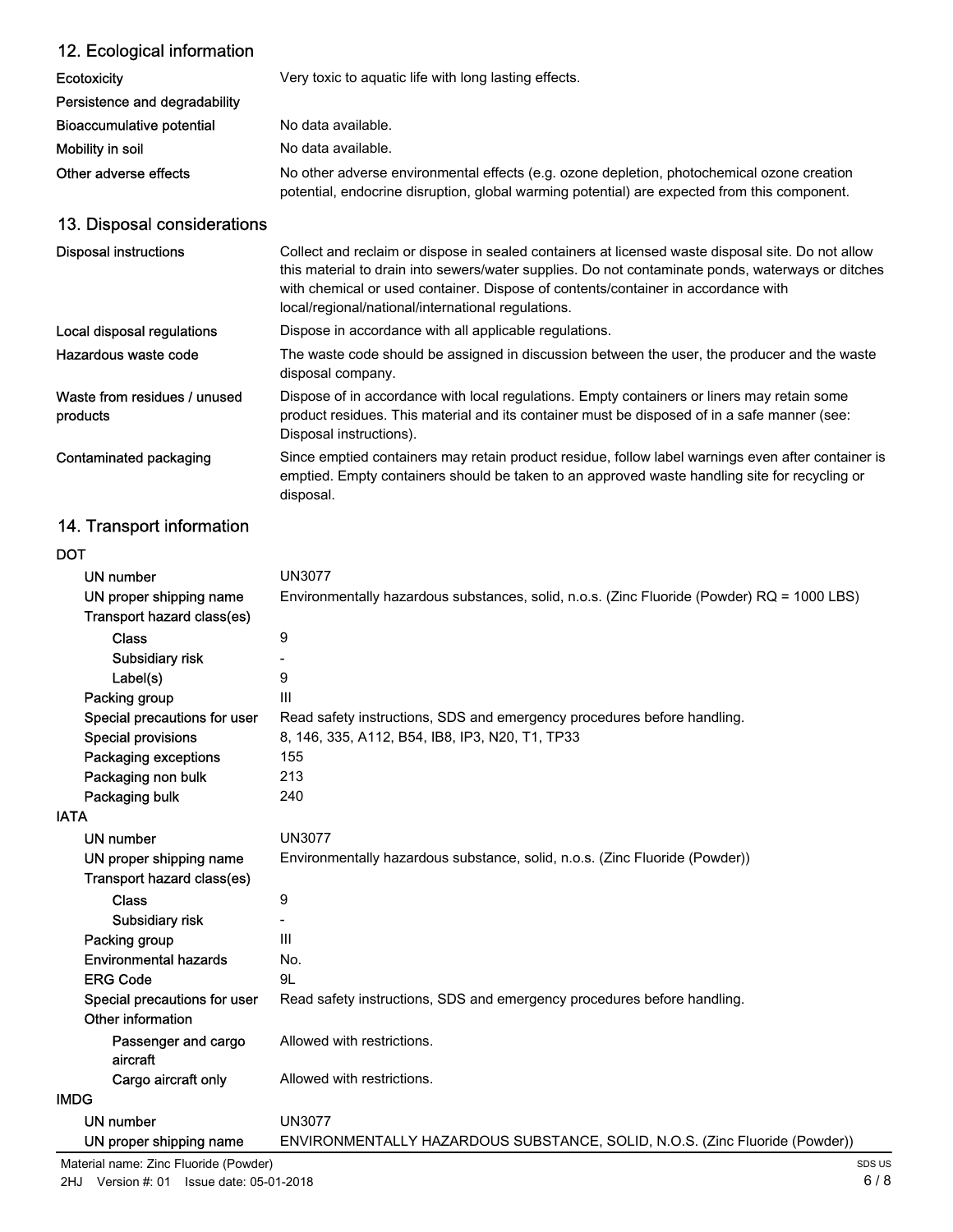| Transport hazard class(es)   |                                                                         |
|------------------------------|-------------------------------------------------------------------------|
| Class                        | 9                                                                       |
| Subsidiary risk              | $\overline{\phantom{0}}$                                                |
| Packing group                | Ш                                                                       |
| <b>Environmental hazards</b> |                                                                         |
| Marine pollutant             | No.                                                                     |
| <b>EmS</b>                   | $F-A. S-F$                                                              |
| Special precautions for user | Read safety instructions, SDS and emergency procedures before handling. |
| DOT; IATA; IMDG              |                                                                         |



## 15. Regulatory information

#### US federal regulations

This product is a "Hazardous Chemical" as defined by the OSHA Hazard Communication Standard, 29 CFR 1910.1200.

### TSCA Section 12(b) Export Notification (40 CFR 707, Subpt. D)

Not regulated.

### CERCLA Hazardous Substance List (40 CFR 302.4)

Zinc Fluoride (Powder) (CAS 7783-49-5) Listed.

#### SARA 304 Emergency release notification

Not regulated.

### OSHA Specifically Regulated Substances (29 CFR 1910.1001-1050)

Not regulated.

#### Superfund Amendments and Reauthorization Act of 1986 (SARA)

| <b>Hazard categories</b> |  |
|--------------------------|--|
|                          |  |

Immediate Hazard - Yes Delayed Hazard - No Fire Hazard - No Pressure Hazard - No Reactivity Hazard - No

#### SARA 302 Extremely hazardous substance

Not listed.

| SARA 311/312 Hazardous | Yes |
|------------------------|-----|
| chemical               |     |

## SARA 313 (TRI reporting)

| <b>Chemical name</b>   | <b>CAS number</b> | % by wt. |
|------------------------|-------------------|----------|
| Zinc Fluoride (Powder) | 7783-49-5         | 100      |

### Other federal regulations

#### Clean Air Act (CAA) Section 112 Hazardous Air Pollutants (HAPs) List

Not regulated.

#### Clean Air Act (CAA) Section 112(r) Accidental Release Prevention (40 CFR 68.130)

#### Not regulated.

| Clean Water Act (CWA)  | Hazardous substance |
|------------------------|---------------------|
| Section 112(r) (40 CFR | Priority pollutant  |
| 68.130)                | Toxic pollutant     |